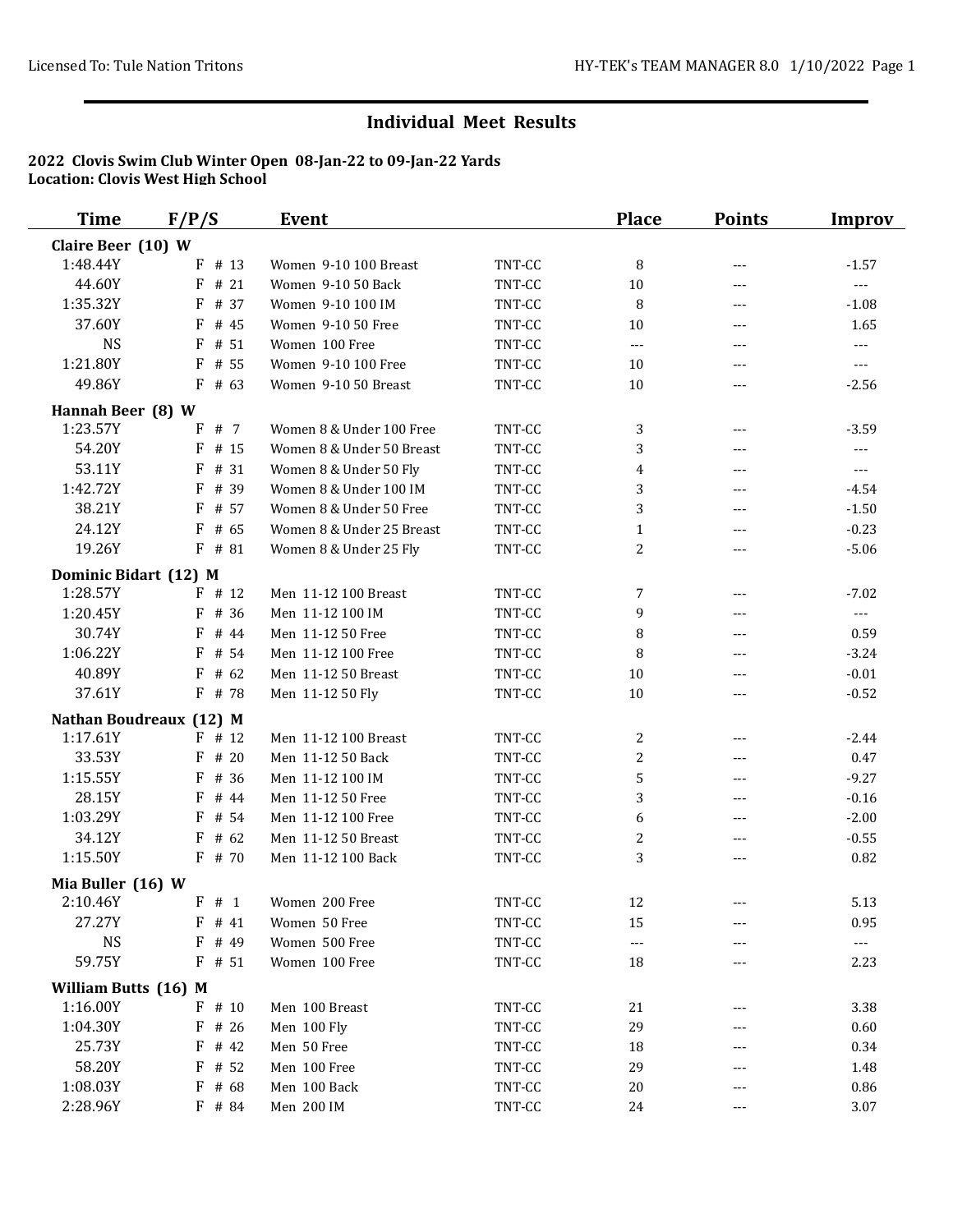| <b>Time</b>           | F/P/S                       | <b>Event</b>              |        | <b>Place</b> | <b>Points</b>       | Improv                                 |
|-----------------------|-----------------------------|---------------------------|--------|--------------|---------------------|----------------------------------------|
| Hayden Cardoza (12) W |                             |                           |        |              |                     |                                        |
| 1:26.27Y              | $F$ # 11                    | Women 11-12 100 Breast    | TNT-CC | 6            | $\qquad \qquad - -$ | $-1.52$                                |
| 1:16.12Y              | $F$ # 35                    | Women 11-12 100 IM        | TNT-CC | 5            | ---                 | $-2.99$                                |
| 29.60Y                | $F$ # 43                    | Women 11-12 50 Free       | TNT-CC | 5            | $---$               | 0.62                                   |
| 1:04.24Y              | $F$ # 53                    | Women 11-12 100 Free      | TNT-CC | 4            | $---$               | $-1.91$                                |
| 39.43Y                | F<br># 61                   | Women 11-12 50 Breast     | TNT-CC | 5            | $- - -$             | 0.45                                   |
| 2:43.96Y              | $F$ # 85                    | Women 11-12 200 IM        | TNT-CC | 4            | $---$               | $-8.83$                                |
|                       | Gabrielia Costamagna (17) W |                           |        |              |                     |                                        |
| 35.93Y                | $F$ # 41                    | Women 50 Free             | TNT-CC | 51           |                     | $-0.91$                                |
| <b>NS</b>             | $F$ # 51                    | Women 100 Free            | TNT-CC | ---          | $\overline{a}$      | $\overline{a}$                         |
| <b>NS</b>             | $F$ # 67                    | Women 100 Back            | TNT-CC | $\cdots$     | ---                 | $- - -$                                |
| Morgan Darpli (12) W  |                             |                           |        |              |                     |                                        |
| 2:42.71Y              | F # 3                       | Women 11-12 200 Free      | TNT-CC | 11           | $---$               | $\frac{1}{2}$                          |
| 36.35Y                | $F$ # 19                    | Women 11-12 50 Back       | TNT-CC | 6            | ---                 | 0.90                                   |
| 29.98Y                | F<br># 43                   | Women 11-12 50 Free       | TNT-CC | 6            | $- - -$             | $-0.29$                                |
| 1:07.58Y              | F<br># 53                   | Women 11-12 100 Free      | TNT-CC | 10           | $---$               | 0.11                                   |
| 1:20.47Y              | # 69<br>F                   | Women 11-12 100 Back      | TNT-CC | 5            | ---                 | 0.76                                   |
| 34.76Y                | F # 77                      | Women 11-12 50 Fly        | TNT-CC | 4            | $---$               | 0.82                                   |
| Mia DeLaTorre (11) W  |                             |                           |        |              |                     |                                        |
| 1:45.14Y              | $F$ # 11                    | Women 11-12 100 Breast    | TNT-CC | 16           | $\qquad \qquad - -$ | $-9.36$                                |
| 44.28Y                | $F$ # 19                    | Women 11-12 50 Back       | TNT-CC | 21           | ---                 | $-8.15$                                |
| 1:26.55Y              | $F$ # 35                    | Women 11-12 100 IM        | TNT-CC | 19           | $---$               | $-3.50$                                |
| <b>NS</b>             | $F$ # 51                    | Women 100 Free            | TNT-CC | $\cdots$     | ---                 | $\cdots$                               |
| Isaak Ensz (11) M     |                             |                           |        |              |                     |                                        |
| 37.64Y                | $F$ # 20                    | Men 11-12 50 Back         | TNT-CC | 7            | $---$               | $-2.57$                                |
| 1:17.26Y              | F # 28                      | Men 11-12 100 Fly         | TNT-CC | 3            | $\cdots$            | $-10.67$                               |
| 1:23.74Y              | $F$ # 36                    | Men 11-12 100 IM          | TNT-CC | 12           | $---$               | $-9.33$                                |
| 31.61Y                | $F$ # 44                    | Men 11-12 50 Free         | TNT-CC | 13           | $---$               | $-2.71$                                |
| 1:07.29Y              | # 54<br>F                   | Men 11-12 100 Free        | TNT-CC | 9            | $---$               | $-11.45$                               |
| 1:20.38Y              | F # 70                      | Men 11-12 100 Back        | TNT-CC | 6            | $---$               | $-17.94$                               |
| 33.01Y                | $F$ # 78                    | Men 11-12 50 Fly          | TNT-CC | 4            | $---$               | $-2.55$                                |
| Koen Ensz (13) M      |                             |                           |        |              |                     |                                        |
| 1:15.77Y              |                             | F # 10 Men 100 Breast     | TNT-CC | $20\,$       | $\qquad \qquad - -$ | $-27.76$                               |
| 1:07.67Y              | # 26<br>F                   | Men 100 Fly               | TNT-CC | 33           | $---$               | $-12.72$                               |
| 27.79Y                | $F$ # 42                    | Men 50 Free               | TNT-CC | 29           |                     | $-3.30$                                |
| 1:01.16Y              | $F$ # 52                    | Men 100 Free              | TNT-CC | 35           | ---                 | $-9.00$                                |
| 2:50.29Y              | $F$ # 60                    | Men 200 Breast            | TNT-CC | 17           |                     | $\scriptstyle \cdots$                  |
| 2:33.35Y              | $F$ # 84                    | Men 200 IM                | TNT-CC | 28           |                     | $-18.08$                               |
| Natalie Ensz (8) W    |                             |                           |        |              |                     |                                        |
| 1:19.20Y              | $F$ # 15                    | Women 8 & Under 50 Breast | TNT-CC | 9            |                     | $\scriptstyle\cdots\scriptstyle\cdots$ |
| 25.68Y                | $F$ # 23                    | Women 8 & Under 25 Back   | TNT-CC | 2            |                     | $-9.18$                                |
| 2:24.23Y              | $F$ # 39                    | Women 8 & Under 100 IM    | TNT-CC | 11           |                     | $\scriptstyle \cdots$                  |
| 24.41Y                | $F$ # 47                    | Women 8 & Under 25 Free   | TNT-CC | 9            | $\qquad \qquad - -$ | 0.36                                   |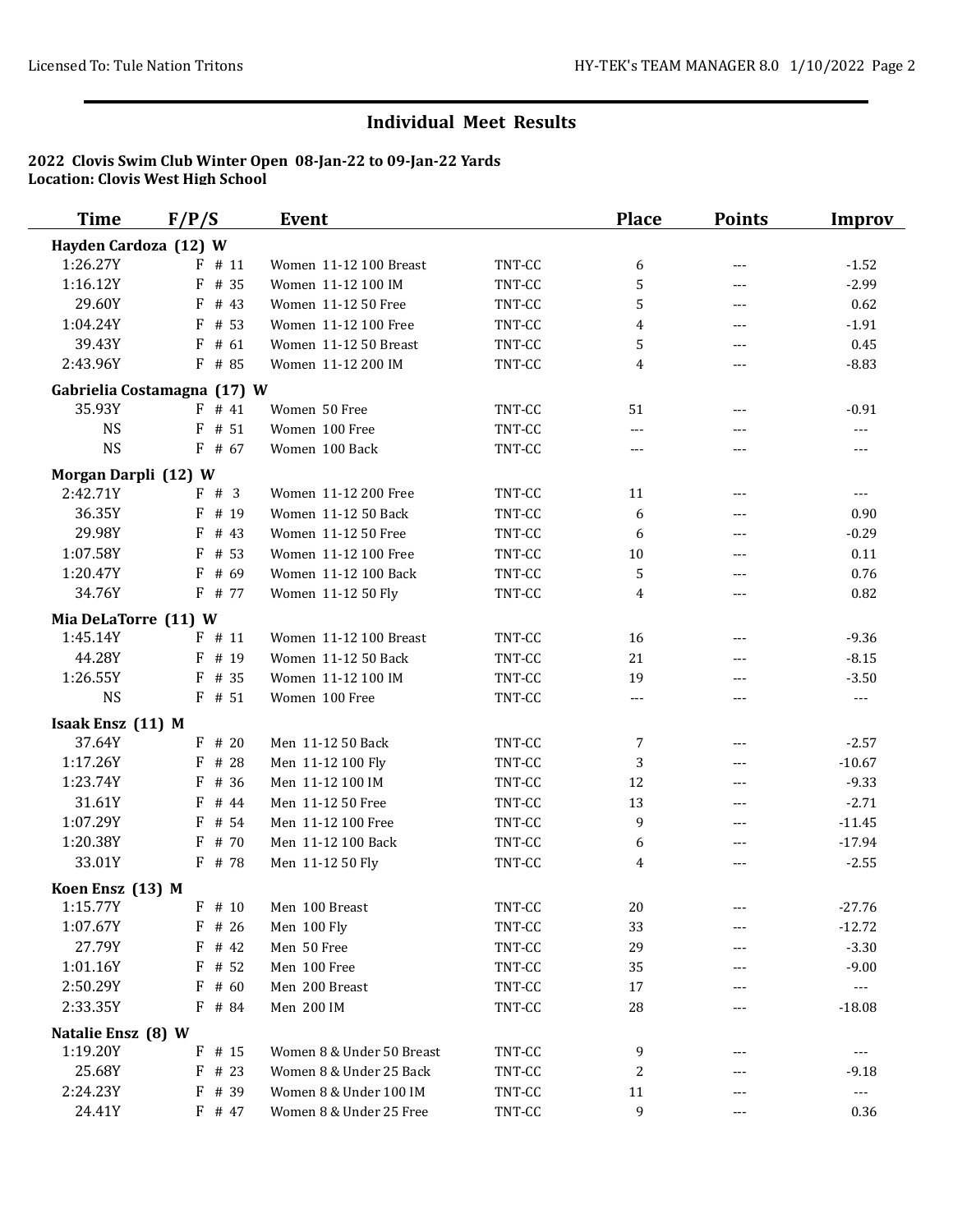| <b>Time</b>                  | F/P/S     | <b>Event</b>            |        | <b>Place</b>   | <b>Points</b>       | <b>Improv</b>         |
|------------------------------|-----------|-------------------------|--------|----------------|---------------------|-----------------------|
| Danielle Hager (13) W        |           |                         |        |                |                     |                       |
| 2:39.34Y                     | F#1       | Women 200 Free          | TNT-CC | 39             | $\cdots$            | $\cdots$              |
| 1:47.13Y                     | F<br># 9  | Women 100 Breast        | TNT-CC | 44             | $---$               | $-10.30$              |
| 33.07Y                       | $F$ # 41  | Women 50 Free           | TNT-CC | 47             | $---$               | 0.37                  |
| Regan Hildreth (11) W        |           |                         |        |                |                     |                       |
| 1:18.42Y                     | $F$ # 11  | Women 11-12 100 Breast  | TNT-CC | 2              | $\cdots$            | 0.51                  |
| 33.39Y                       | $F$ # 19  | Women 11-12 50 Back     | TNT-CC | $\overline{c}$ | ---                 | 0.46                  |
| 1:09.91Y                     | $F$ # 35  | Women 11-12 100 IM      | TNT-CC | $\overline{c}$ | $---$               | $-0.17$               |
| 28.15Y                       | F<br># 43 | Women 11-12 50 Free     | TNT-CC | $\overline{c}$ | $---$               | 0.21                  |
| 1:00.75Y                     | $F$ # 53  | Women 11-12 100 Free    | TNT-CC | $\overline{c}$ | $\cdots$            | 0.34                  |
| 34.44Y                       | F<br># 61 | Women 11-12 50 Breast   | TNT-CC | $\overline{c}$ | $---$               | $-0.12$               |
| 1:10.70Y                     | F<br># 69 | Women 11-12 100 Back    | TNT-CC | $\mathbf{1}$   | $\qquad \qquad - -$ | $-1.26$               |
| 2:33.20Y                     | F # 85    | Women 11-12 200 IM      | TNT-CC | $\overline{c}$ | $\qquad \qquad - -$ | $-4.37$               |
| Zachary Hofer (12) M         |           |                         |        |                |                     |                       |
| 1:27.90Y                     | $F$ # 12  | Men 11-12 100 Breast    | TNT-CC | 5              | $\cdots$            | $-4.57$               |
| 35.55Y                       | # 20<br>F | Men 11-12 50 Back       | TNT-CC | 3              | $---$               | $-6.32$               |
| 1:18.15Y                     | F<br># 36 | Men 11-12 100 IM        | TNT-CC | 6              | ---                 | $-1.14$               |
| 29.76Y                       | $F$ # 44  | Men 11-12 50 Free       | TNT-CC | 5              | $---$               | 0.31                  |
| Makenzie Krum (9) W          |           |                         |        |                |                     |                       |
| 2:07.06Y DQ                  | $F$ # 13  | Women 9-10 100 Breast   | TNT-CC | $\cdots$       | $\qquad \qquad - -$ | $\sim$ $\sim$ $\sim$  |
| 1:53.00Y                     | $F$ # 37  | Women 9-10 100 IM       | TNT-CC | 15             | $---$               | 0.99                  |
| 40.32Y                       | $F$ # 45  | Women 9-10 50 Free      | TNT-CC | 16             | $---$               | 2.14                  |
| Ada Maher (8) W              |           |                         |        |                |                     |                       |
| 2:00.98Y                     | $F$ # 39  | Women 8 & Under 100 IM  | TNT-CC | 5              | $\cdots$            | $-2.77$               |
| 44.09Y                       | $F$ # 57  | Women 8 & Under 50 Free | TNT-CC | 8              | $---$               | $-0.27$               |
| <b>DQ</b>                    | $F$ # 73  | Women 8 & Under 50 Back | TNT-CC | ---            | $---$               | $\sim$ $\sim$ $\sim$  |
| 23.14Y                       | $F$ # 81  | Women 8 & Under 25 Fly  | TNT-CC | 4              | $---$               | $-1.44$               |
| <b>Benita Marshall (9) W</b> |           |                         |        |                |                     |                       |
| 41.55Y                       | $F$ # 45  | Women 9-10 50 Free      | TNT-CC | 17             | $---$               | $-1.28$               |
| 1:00.74Y                     | $F$ # 63  | Women 9-10 50 Breast    | TNT-CC | 19             |                     | $-11.35$              |
| 55.86Y                       | $F$ # 79  | Women 9-10 50 Fly       | TNT-CC | 10             | $- - -$             | $\overline{a}$        |
| Noa Martin (9) M             |           |                         |        |                |                     |                       |
| 58.83Y                       | F # 22    | Men 9-10 50 Back        | TNT-CC | 16             |                     | 5.46                  |
| 2:14.00Y                     | F<br># 38 | Men 9-10 100 IM         | TNT-CC | 11             |                     | 12.42                 |
| <b>NS</b>                    | $F$ # 46  | Men 9-10 50 Free        | TNT-CC | $---$          |                     | $\scriptstyle \cdots$ |
| 56.92Y                       | $F$ # 64  | Men 9-10 50 Breast      | TNT-CC | 7              |                     | $-7.03$               |
| Peyton Martin (10) W         |           |                         |        |                |                     |                       |
| 1:40.15Y                     | $F$ # 13  | Women 9-10 100 Breast   | TNT-CC | 4              |                     | 3.19                  |
| 43.36Y                       | $F$ # 21  | Women 9-10 50 Back      | TNT-CC | 8              | ---                 | 4.62                  |
| 1:29.55Y                     | F<br># 37 | Women 9-10 100 IM       | TNT-CC | 4              |                     | $-0.63$               |
| 33.64Y                       | F<br># 45 | Women 9-10 50 Free      | TNT-CC | $\mathbf{2}$   | ---                 | 0.80                  |
| 1:12.75Y                     | $F$ # 55  | Women 9-10 100 Free     | TNT-CC | 4              |                     | $-2.54$               |
| 45.04Y                       | $F$ # 63  | Women 9-10 50 Breast    | TNT-CC | 3              |                     | 1.38                  |
| 42.26Y                       | $F$ # 79  | Women 9-10 50 Fly       | TNT-CC | 5              |                     | $-0.71$               |
| 3:09.73Y                     | $F$ # 87  | Women 9-10 200 IM       | TNT-CC | 5              | $\qquad \qquad - -$ | $-2.97$               |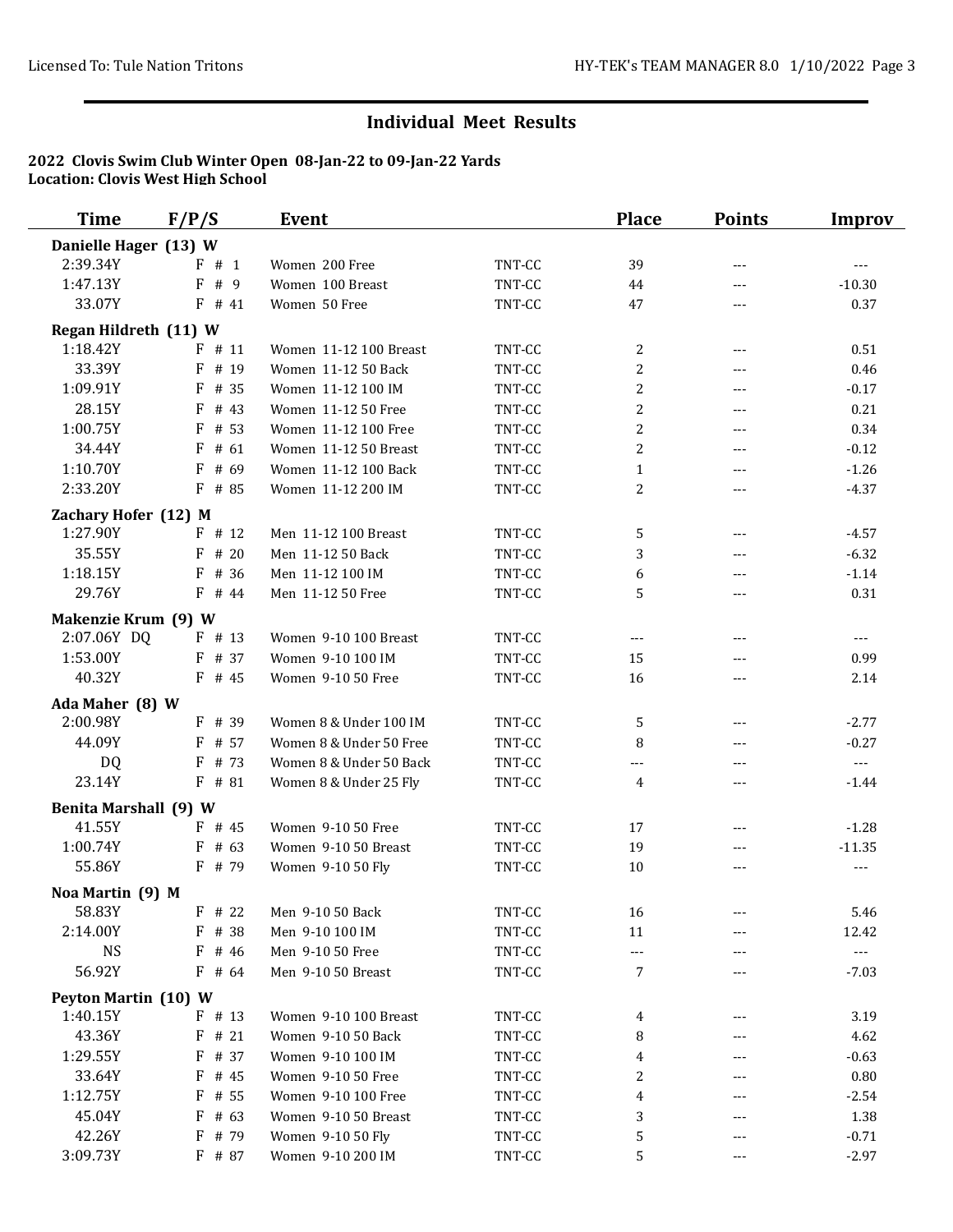| <b>Time</b>            | F/P/S                            | Event                             |                  | <b>Place</b>   | <b>Points</b>  | <b>Improv</b>  |
|------------------------|----------------------------------|-----------------------------------|------------------|----------------|----------------|----------------|
|                        | <b>Addison Mccullough (14) W</b> |                                   |                  |                |                |                |
| 56.87Y                 | $F$ # 51                         | Women 100 Free                    | TNT-CC           | $\overline{7}$ | $---$          | $-0.28$        |
| 1:08.86Y               | $F$ # 67                         | Women 100 Back                    | TNT-CC           | 17             | $- - -$        | $-0.23$        |
| 2:19.62Y               | F # 83                           | Women 200 IM                      | TNT-CC           | 6              | ---            | 3.68           |
| Rylee Medina (13) W    |                                  |                                   |                  |                |                |                |
| 1:35.13Y               | F#9                              | Women 100 Breast                  | TNT-CC           | 40             | $---$          | 8.56           |
| 31.58Y                 | $F$ # 41                         | Women 50 Free                     | TNT-CC           | 43             | ---            | 1.76           |
| 1:07.85Y               | # 51<br>F                        | Women 100 Free                    | TNT-CC           | 37             | $---$          | 2.96           |
| 1:18.01Y               | $F$ # 67                         | Women 100 Back                    | TNT-CC           | 32             | ---            | 3.51           |
| 2:53.28Y               | $F$ # 83                         | Women 200 IM                      | TNT-CC           | 27             | ---            | 6.47           |
|                        | Rowen Montgomery (11) M          |                                   |                  |                |                |                |
| 1:43.05Y               | $F$ # 54                         | Men 11-12 100 Free                | TNT-CC           | 24             | $---$          | 0.18           |
| 1:03.13Y               | $F$ # 62                         | Men 11-12 50 Breast               | TNT-CC           | 24             | ---            | $-2.05$        |
| 1:49.00Y DQ            | F # 70                           | Men 11-12 100 Back                | TNT-CC           | $---$          | $- - -$        | $\overline{a}$ |
| 1:07.98Y               | F # 78                           | Men 11-12 50 Fly                  | TNT-CC           | 16             | $- - -$        | 2.49           |
|                        |                                  |                                   |                  |                |                |                |
| Amy Murphy (16) W      |                                  |                                   |                  |                |                |                |
| 1:12.77Y<br>1:06.81Y   | # 9<br>F                         | Women 100 Breast                  | TNT-CC           | 8<br>13        | ---            | $-0.63$        |
| 27.97Y                 | $F$ # 25<br>$F$ # 41             | Women 100 Fly                     | TNT-CC           | 21             | $---$          | $-0.03$        |
| 2:35.86Y               | $F$ # 59                         | Women 50 Free<br>Women 200 Breast | TNT-CC<br>TNT-CC | 5              | $---$<br>---   | $-0.01$        |
| 2:26.59Y               | $F$ # 83                         | Women 200 IM                      | TNT-CC           | 12             | ---            | $-2.86$        |
|                        |                                  |                                   |                  |                |                | $-1.80$        |
| Michelle Murphy (14) W |                                  |                                   |                  |                |                |                |
| 1:00.79Y               | $F$ # 25                         | Women 100 Fly                     | TNT-CC           | 4              | $---$          | 0.80           |
| 25.45Y                 | $F$ # 41                         | Women 50 Free                     | TNT-CC           | $\overline{c}$ | ---            | 0.38           |
| 54.59Y                 | $F$ # 51                         | Women 100 Free                    | TNT-CC           | $\mathbf{1}$   | ---            | 1.44           |
| 18:50.47Y              | $F$ # 91                         | Women 1650 Free                   | TNT-CC           | $\overline{2}$ | $\overline{a}$ | $\overline{a}$ |
| Tarrin Nelms (9) W     |                                  |                                   |                  |                |                |                |
| 1:41.50Y               | $F$ # 13                         | Women 9-10 100 Breast             | TNT-CC           | 5              | ---            | 1.74           |
| 44.10Y                 | #21<br>F                         | Women 9-10 50 Back                | TNT-CC           | 9              | $---$          | 1.37           |
| 1:35.58Y               | F<br># 37                        | Women 9-10 100 IM                 | TNT-CC           | 9              | $- - -$        | 1.12           |
| 36.75Y                 | F<br># 45                        | Women 9-10 50 Free                | TNT-CC           | 8              | $---$          | 0.62           |
| 1:21.92Y               | F<br># 55                        | Women 9-10 100 Free               | TNT-CC           | 11             | ---            | 0.75           |
| 48.25Y                 | F<br># 63                        | Women 9-10 50 Breast              | TNT-CC           | 8              | $---$          | 3.42           |
| 1:31.89Y               | F<br># 71                        | Women 9-10 100 Back               | TNT-CC           | 7              | $---$          | $-1.74$        |
| 48.72Y                 | F # 79                           | Women 9-10 50 Fly                 | TNT-CC           | 9              | $\overline{a}$ | 2.44           |
| Ava Olson (16) W       |                                  |                                   |                  |                |                |                |
| 55.16Y                 | $F$ # 51                         | Women 100 Free                    | TNT-CC           | 4              | $ -$           | 1.58           |
| 1:03.33Y               | $F$ # 67                         | Women 100 Back                    | TNT-CC           | 3              | $- - -$        | 4.44           |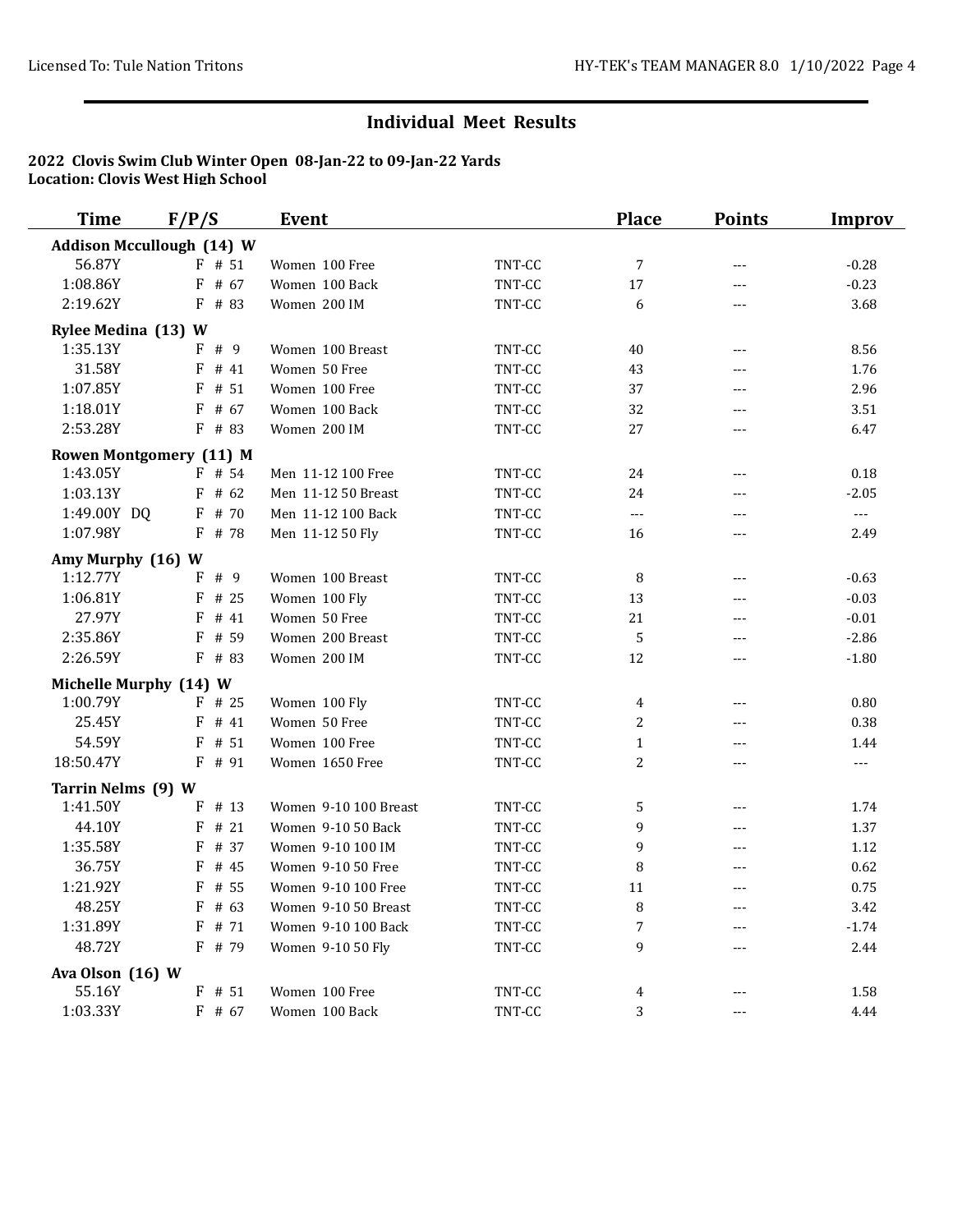| <b>Time</b>                   | F/P/S     | Event                   |                  | <b>Place</b>             | <b>Points</b> | Improv              |
|-------------------------------|-----------|-------------------------|------------------|--------------------------|---------------|---------------------|
| Dylan Price (12) M            |           |                         |                  |                          |               |                     |
| 1:57.86Y                      | # 12<br>F | Men 11-12 100 Breast    | TNT-CC           | 21                       | ---           | $\qquad \qquad - -$ |
| 55.00Y                        | F<br># 20 | Men 11-12 50 Back       | TNT-CC           | 17                       | ---           | 5.22                |
| 2:10.55Y DQ                   | $F$ # 28  | Men 11-12 100 Fly       | TNT-CC           | $\overline{\phantom{a}}$ | ---           | <b></b>             |
| 40.82Y                        | $F$ # 44  | Men 11-12 50 Free       | TNT-CC           | 22                       | ---           | 2.33                |
| 1:25.55Y                      | F<br># 54 | Men 11-12 100 Free      | TNT-CC           | 18                       | $---$         | $-14.93$            |
| 55.04Y                        | F<br>#62  | Men 11-12 50 Breast     | TNT-CC           | 20                       | ---           | $-1.35$             |
| 1:49.45Y                      | # 70<br>F | Men 11-12 100 Back      | TNT-CC           | 10                       | $- - -$       | <b></b>             |
| 54.76Y DQ                     | $F$ # 78  | Men 11-12 50 Fly        | TNT-CC           | $---$                    | $---$         | $---$               |
| <b>Blake Rogers (12) M</b>    |           |                         |                  |                          |               |                     |
| 1:15.38Y                      | $F$ # 12  | Men 11-12 100 Breast    | TNT-CC           | $\mathbf 1$              | $---$         | $-0.77$             |
| 26.69Y                        | F<br># 44 | Men 11-12 50 Free       | TNT-CC           | $\mathbf{1}$             | $---$         | 1.19                |
| 59.83Y                        | F<br># 54 | Men 11-12 100 Free      | TNT-CC           | $\mathbf{1}$             | $---$         | $-1.16$             |
| 34.06Y                        | $F$ # 62  | Men 11-12 50 Breast     | TNT-CC           | $\mathbf{1}$             | $---$         | 1.14                |
| Carly Ruiz (12) W             |           |                         |                  |                          |               |                     |
| 49.14Y                        | $F$ # 19  | Women 11-12 50 Back     | TNT-CC           | 24                       | $\cdots$      | $-1.65$             |
| 40.40Y                        | F<br># 43 | Women 11-12 50 Free     | TNT-CC           | 28                       | $- - -$       | 1.01                |
| 1:29.37Y                      | $F$ # 51  | Women 100 Free          | TNT-CC           | 43                       | ---           | $-5.93$             |
| 1:09.65Y                      | $F$ # 61  | Women 11-12 50 Breast   | TNT-CC           | 23                       | $---$         | $-0.98$             |
| Sam Ruiz (13) M               |           |                         |                  |                          |               |                     |
| 31.72Y                        | $F$ # 42  | Men 50 Free             | TNT-CC           | 42                       | ---           | $-0.13$             |
| <b>NS</b>                     | $F$ # 52  | Men 100 Free            | TNT-CC           | ---                      | $---$         | ---                 |
| 1:31.90Y                      | $F$ # 68  | Men 100 Back            | TNT-CC           | 28                       | ---           | $\cdots$            |
| Emma Taylor (11) W            |           |                         |                  |                          |               |                     |
| 1:29.41Y                      | $F$ # 11  | Women 11-12 100 Breast  | TNT-CC           | 7                        | $---$         | 1.14                |
| 40.11Y                        | $F$ # 19  | Women 11-12 50 Back     | TNT-CC           | 16                       | $---$         | 0.47                |
| 1:22.79Y                      | $F$ # 35  | Women 11-12 100 IM      | TNT-CC           | 14                       | $---$         | 1.09                |
| 32.36Y                        | $F$ # 43  | Women 11-12 50 Free     | TNT-CC           | 13                       | $---$         | 0.04                |
| 1:14.31Y                      | # 53<br>F | Women 11-12 100 Free    | TNT-CC           | 15                       | $---$         | 1.68                |
| 40.93Y                        | # 61<br>F | Women 11-12 50 Breast   | TNT-CC           | 8                        | ---           | 0.69                |
| 1:26.79Y                      | $F$ # 69  | Women 11-12 100 Back    | TNT-CC           | 10                       | $---$         | $-3.67$             |
| Josh Wee (16) M               |           |                         |                  |                          |               |                     |
| 1:55.80Y                      | F # 2     | Men 200 Free            | TNT-CC           | 6                        | ---           | 1.66                |
| 1:11.90Y                      | F<br># 10 | Men 100 Breast          | TNT-CC           | 15                       | ---           | 5.05                |
| 58.82Y                        | $F$ # 26  | Men 100 Fly             | TNT-CC           | 15                       |               | 3.16                |
| 51.82Y                        | $F$ # 52  | Men 100 Free            | TNT-CC           | 11                       |               | 0.20                |
| 2:10.87Y                      | F # 76    | Men 200 Fly             | TNT-CC           | 3                        |               | 0.50                |
| Elsy Witt (7) W               |           |                         |                  |                          |               |                     |
| 35.81Y                        | $F$ # 23  | Women 8 & Under 25 Back | TNT-CC           | 13                       |               | $-0.47$             |
| 25.03Y                        | $F$ # 47  | Women 8 & Under 25 Free | TNT-CC           | 11                       |               | $-1.40$             |
|                               |           |                         |                  |                          |               |                     |
| Alexa Wong (15) W<br>1:11.42Y | # 9<br>F  | Women 100 Breast        |                  |                          |               |                     |
| 59.24Y                        | $F$ # 25  | Women 100 Fly           | TNT-CC<br>TNT-CC | 5<br>2                   | ---           | 1.15<br>0.78        |
| 25.81Y                        | $F$ # 41  | Women 50 Free           | TNT-CC           | 3                        |               | 0.34                |
|                               |           |                         |                  |                          | ---           |                     |